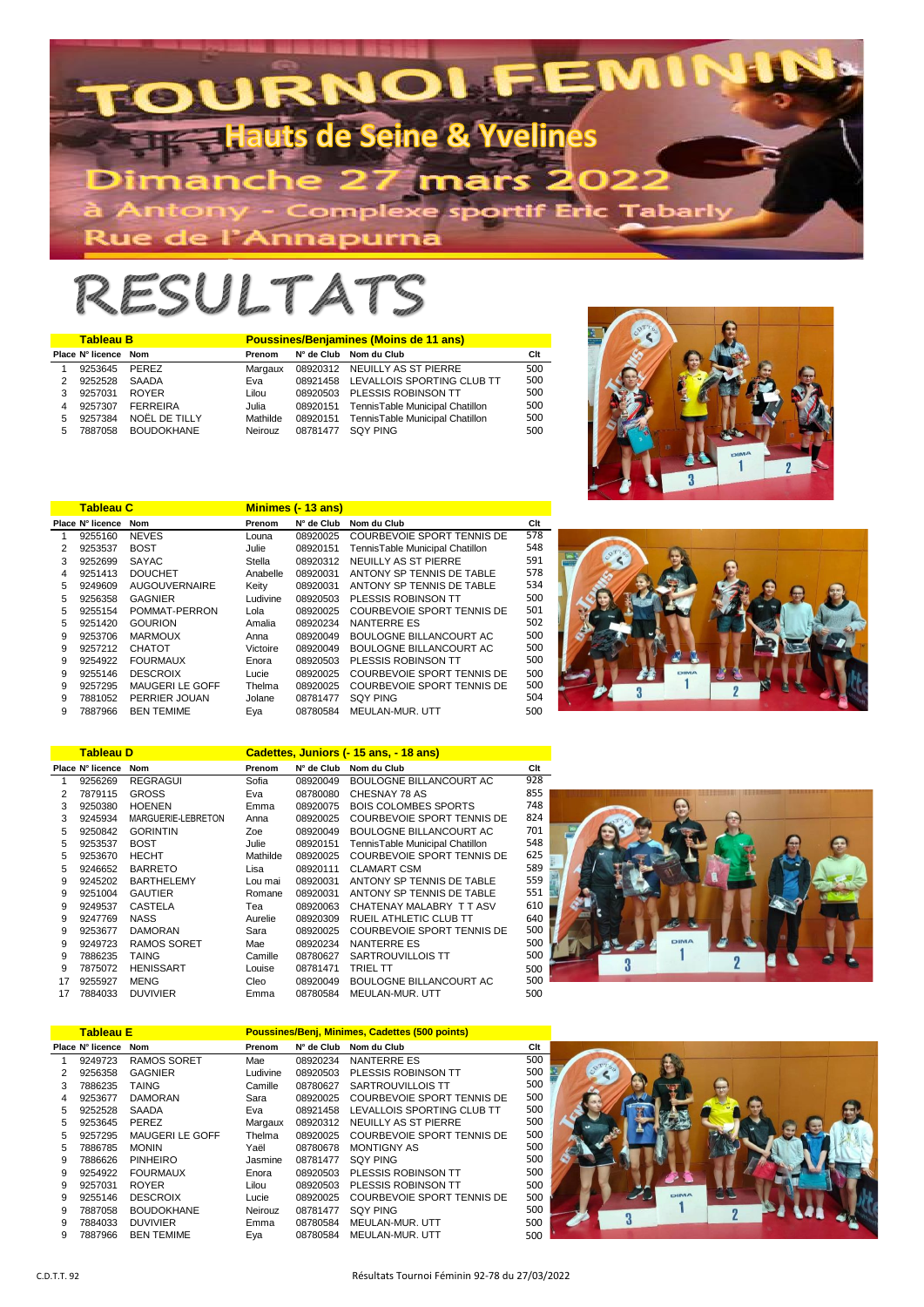|    | <b>Tableau F</b> |                       | <b>Vétérans</b>    |            |                             |      |  |  |  |
|----|------------------|-----------------------|--------------------|------------|-----------------------------|------|--|--|--|
|    | Place N° licence | <b>Nom</b>            | Prenom             | N° de Club | Nom du Club                 | Clt  |  |  |  |
| 1  | 9213096          | <b>HECHT</b>          | Sophie             | 08920025   | COURBEVOIE SPORT TENNIS DE  | 1192 |  |  |  |
| 2  | 794071           | <b>POUPIN</b>         | Virginie           | 08920063   | CHATENAY MALABRY TT ASV     | 1081 |  |  |  |
| 3  | 7827314          | <b>VENDREDAIN</b>     | Kagna              | 08780674   | SAINT-REMY-CHEVREUSE TT     | 723  |  |  |  |
| 3  | 9217429          | <b>KRASKA</b>         | Ratchane           | 08920025   | COURBEVOIE SPORT TENNIS DE  | 889  |  |  |  |
| 5  | 929758           | <b>BERNARD</b>        | Patricia           | 08781477   | <b>SQY PING</b>             | 641  |  |  |  |
| 5  | 9247334          | SAVAN                 | Vuthny             | 08920049   | BOULOGNE BILLANCOURT AC     | 682  |  |  |  |
| 5  | 938463           | <b>GAUTHRON</b>       | Veronique 08920309 |            | RUEIL ATHLETIC CLUB TT      | 912  |  |  |  |
| 5  | 9214232          | YVERNAY               | Melanie            | 08920075   | <b>BOIS COLOMBES SPORTS</b> | 599  |  |  |  |
| 9  | 7850655          | <b>PANNIER</b>        | Daniele            | 08781017   | <b>MONTESSON TT</b>         | 622  |  |  |  |
| 9  | 9213838          | <b>THOMAS</b>         | Fany               | 08781017   | <b>MONTESSON TT</b>         | 606  |  |  |  |
| 9  | 7869879          | <b>ROUSSEL</b>        | Marie-             | 08780674   | SAINT-REMY-CHEVREUSE TT     | 661  |  |  |  |
| 9  | 9232313          | <b>BOXHO</b>          | Cam-               | 08920140   | ASSOC. SPORTIVE             | 637  |  |  |  |
| 9  | 9241529          | <b>CHONG</b>          | Mi-gyong           | 08920309   | RUEIL ATHLETIC CLUB TT      | 714  |  |  |  |
| 9  | 7511587          | <b>GALTIER</b>        | Stephanie 08920309 |            | RUEIL ATHLETIC CLUB TT      | 895  |  |  |  |
| 9  | 9240532          | <b>SAGLIO</b>         | Corinne            | 08920309   | RUEIL ATHLETIC CLUB TT      | 744  |  |  |  |
| 9  | 7856291          | <b>DAGNA</b>          | Marie-             | 08780080   | CHESNAY 78 AS               | 690  |  |  |  |
| 17 | 7876729          | <b>MOUTIC</b>         | Delphine           | 08780627   | SARTROUVILLOIS TT           | 500  |  |  |  |
| 17 | 9312683          | <b>GERARD</b>         | Mireille           | 08780584   | MEULAN-MUR. UTT             | 500  |  |  |  |
| 17 | 7884833          | <b>JAGET BARBOTEU</b> | Annick             | 08780584   | MEULAN-MUR. UTT             | 500  |  |  |  |
| 17 | 7882449          | <b>COUSIN</b>         | Fabienne           | 08780584   | MEULAN-MUR. UTT             | 500  |  |  |  |
| 17 | 9256241          | DE BONNECHOSE         | Isabelle           | 08920049   | BOULOGNE BILLANCOURT AC     | 500  |  |  |  |
| 17 | 4435172          | <b>BABONNEAU</b>      | Carine             | 08920063   | CHATENAY MALABRY TT ASV     | 500  |  |  |  |
| 17 | 9237171          | <b>VAN LIERDE</b>     | Melanie            | 08920503   | PLESSIS ROBINSON TT         | 936  |  |  |  |
| 17 | 9250491          | <b>SERVEL</b>         | Christine          | 08920140   | ASSOC, SPORTIVE             | 531  |  |  |  |
| 17 | 7856779          | PIRCHER-DEBRY         | Renee              | 08780080   | CHESNAY 78 AS               | 730  |  |  |  |
| 17 | 7869212          | <b>PRAIRA</b>         | Dany               | 08780585   | <b>HOUILLES SO</b>          | 500  |  |  |  |
| 17 | 7877675          | <b>COHEN</b>          | Celine             | 08780440   | <b>JOSASSIEN TT</b>         | 500  |  |  |  |
| 17 | 7868785          | <b>LEPLAN</b>         | Florence           | 08780440   | <b>JOSASSIEN TT</b>         | 500  |  |  |  |



|   | <b>Tableau G</b> |                       | Seniors, Vétérans, Juniors (500 points uniquement) |            |                                 |     |  |  |
|---|------------------|-----------------------|----------------------------------------------------|------------|---------------------------------|-----|--|--|
|   | Place N° licence | <b>Nom</b>            | Prenom                                             | N° de Club | Nom du Club                     | Clt |  |  |
|   | 4435172          | <b>BABONNEAU</b>      | Carine                                             | 08920063   | CHATENAY MALABRY TT ASV         | 500 |  |  |
| 2 | 9256241          | DE BONNECHOSE         | Isabelle                                           | 08920049   | <b>BOULOGNE BILLANCOURT AC</b>  | 500 |  |  |
| 3 | 7876729          | <b>MOUTIC</b>         | Delphine                                           | 08780627   | SARTROUVILLOIS TT               | 500 |  |  |
| 4 | 7877675          | <b>COHEN</b>          | Celine                                             | 08780440   | <b>JOSASSIEN TT</b>             | 500 |  |  |
| 5 | 9254320          | <b>BOST</b>           | Laure                                              | 08920151   | TennisTable Municipal Chatillon | 500 |  |  |
| 5 | 7875072          | <b>HENISSART</b>      | Louise                                             | 08781471   | <b>TRIEL TT</b>                 | 500 |  |  |
| 5 | 7884833          | <b>JAGET BARBOTEU</b> | Annick                                             | 08780584   | MEULAN-MUR. UTT                 | 500 |  |  |
| 5 | 7521901          | <b>YUAN</b>           | Huacai                                             | 08920309   | RUEIL ATHLETIC CLUB TT          | 500 |  |  |
| 9 | 9241639          | <b>SIMON</b>          | Marianne                                           | 08920151   | TennisTable Municipal Chatillon | 500 |  |  |
| 9 | 7868785          | LEPLAN                | Florence                                           | 08780440   | <b>JOSASSIEN TT</b>             | 500 |  |  |
| 9 | 9312683          | GERARD                | Mireille                                           | 08780584   | MEULAN-MUR. UTT                 | 500 |  |  |
| 9 | 7882449          | COUSIN                | Fabienne                                           | 08780584   | MEULAN-MUR. UTT                 | 500 |  |  |
|   |                  |                       |                                                    |            |                                 |     |  |  |



|                  | <b>Tableau H</b> |                      | Toutes catégories 5 à 8 (501 à 899 points) |                    |                                   |     |  |  |  |
|------------------|------------------|----------------------|--------------------------------------------|--------------------|-----------------------------------|-----|--|--|--|
|                  | Place N° licence | Nom                  | Prenom                                     | N° de Club         | Nom du Club                       | Clt |  |  |  |
| $\mathbf{1}$     | 7511587          | <b>GALTIER</b>       |                                            | Stephanie 08920309 | RUEIL ATHLETIC CLUB TT            | 895 |  |  |  |
| $\overline{2}$   | 9245934          | MARGUERIE-LEBRETON   | Anna                                       | 08920025           | COURBEVOIE SPORT TENNIS DE        | 824 |  |  |  |
| 3                | 7512103          | <b>CAMION</b>        | Chloe                                      | 08920309           | RUEIL ATHLETIC CLUB TT            | 876 |  |  |  |
| 3                | 9241413          | <b>CORNET</b>        | Julie                                      | 08920309           | RUEIL ATHLETIC CLUB TT            | 894 |  |  |  |
| 5                | 9250842          | <b>GORINTIN</b>      | Zoe                                        | 08920049           | BOULOGNE BILLANCOURT AC           | 701 |  |  |  |
| 5                | 9247334          | SAVAN                | Vuthny                                     | 08920049           | BOULOGNE BILLANCOURT AC           | 682 |  |  |  |
| 5                | 9243263          | <b>BOUTRY</b>        | Joanna                                     | 08920067           | <b>MEUDON AS</b>                  | 869 |  |  |  |
| 5                | 7879115          | <b>GROSS</b>         | Eva                                        | 08780080           | CHESNAY 78 AS                     | 855 |  |  |  |
| 9                | 9245202          | <b>BARTHELEMY</b>    | Lou mai                                    | 08920031           | ANTONY SP TENNIS DE TABLE         | 559 |  |  |  |
| 9                | 9251004          | <b>GAUTIER</b>       | Romane                                     | 08920031           | ANTONY SP TENNIS DE TABLE         | 551 |  |  |  |
| 9                | 9251536          | <b>BOUARFA</b>       | Sakinat                                    | 08920140           | ASSOC. SPORTIVE                   | 508 |  |  |  |
| 9                | 9241529          | <b>CHONG</b>         | Mi-gyong                                   | 08920309           | RUEIL ATHLETIC CLUB TT            | 714 |  |  |  |
| 9                | 9247769          | <b>NASS</b>          | Aurelie                                    | 08920309           | RUEIL ATHLETIC CLUB TT            | 640 |  |  |  |
| $\boldsymbol{9}$ | 9253670          | <b>HECHT</b>         | Mathilde                                   | 08920025           | <b>COURBEVOIE SPORT TENNIS DE</b> | 625 |  |  |  |
| 9                | 9255160          | <b>NEVES</b>         | Louna                                      | 08920025           | <b>COURBEVOIE SPORT TENNIS DE</b> | 578 |  |  |  |
| 9                | 5710922          | <b>MILAZZO</b>       | Claudia                                    | 08781017           | <b>MONTESSON TT</b>               | 614 |  |  |  |
| 17               | 9252699          | <b>SAYAC</b>         | Stella                                     | 08920312           | NEUILLY AS ST PIERRE              | 591 |  |  |  |
| 17               | 9249609          | <b>AUGOUVERNAIRE</b> | Keity                                      | 08920031           | ANTONY SP TENNIS DE TABLE         | 534 |  |  |  |
| 17               | 9251413          | <b>DOUCHET</b>       | Anabelle                                   | 08920031           | ANTONY SP TENNIS DE TABLE         | 578 |  |  |  |
| 17               | 9249537          | <b>CASTELA</b>       | Tea                                        | 08920063           | CHATENAY MALABRY TT ASV           | 610 |  |  |  |
| 17               | 9250491          | <b>SERVEL</b>        | Christine                                  | 08920140           | ASSOC. SPORTIVE                   | 531 |  |  |  |
| 17               | 576750           | <b>SPICKER</b>       | Audrey                                     | 08920140           | ASSOC. SPORTIVE                   | 618 |  |  |  |
| 17               | 9214232          | YVERNAY              | Melanie                                    | 08920075           | <b>BOIS COLOMBES SPORTS</b>       | 599 |  |  |  |
| 17               | 9246652          | <b>BARRETO</b>       | Lisa                                       | 08920111           | <b>CLAMART CSM</b>                | 589 |  |  |  |
| 17               | 7856291          | <b>DAGNA</b>         | Marie-                                     | 08780080           | CHESNAY 78 AS                     | 690 |  |  |  |
| 17               | 7856779          | PIRCHER-DEBRY        | Renee                                      | 08780080           | CHESNAY 78 AS                     | 730 |  |  |  |
| 17               | 7834102          | <b>FONTENILLE</b>    | <b>Brunelle</b>                            | 08781475           | SAINT CYR L'ECOLE TT              | 598 |  |  |  |
| 17               | 7873929          | <b>PLANQUE</b>       | Salome                                     | 08781475           | SAINT CYR L'ECOLE TT              | 606 |  |  |  |
| 17               | 7827314          | VENDREDAIN           | Kagna                                      | 08780674           | SAINT-REMY-CHEVREUSE TT           | 723 |  |  |  |
| 17               | 929758           | <b>BERNARD</b>       | Patricia                                   | 08781477           | <b>SQY PING</b>                   | 641 |  |  |  |
| 17               | 7866583          | <b>DUDILIEU</b>      | Audrey                                     | 08781477           | <b>SQY PING</b>                   | 538 |  |  |  |
| 17               | 9247870          | <b>JANSEN</b>        | Mathilde                                   | 08920067           | <b>MEUDON AS</b>                  | 517 |  |  |  |
| 33               | 9232313          | <b>BOXHO</b>         | Cam-                                       | 08920140           | ASSOC. SPORTIVE                   | 637 |  |  |  |
| 33               | 9255154          | POMMAT-PERRON        | Lola                                       | 08920025           | <b>COURBEVOIE SPORT TENNIS DE</b> | 501 |  |  |  |
| 33               | 9251420          | <b>GOURION</b>       | Amalia                                     | 08920234           | <b>NANTERRE ES</b>                | 502 |  |  |  |
| 33               | 7850655          | <b>PANNIER</b>       | Daniele                                    | 08781017           | MONTESSON TT                      | 622 |  |  |  |
| 33               | 9213838          | <b>THOMAS</b>        | Fany                                       | 08781017           | <b>MONTESSON TT</b>               | 606 |  |  |  |
| 33               | 7881052          | PERRIER JOUAN        | Jolane                                     | 08781477           | <b>SQY PING</b>                   | 504 |  |  |  |
|                  |                  |                      |                                            |                    |                                   |     |  |  |  |

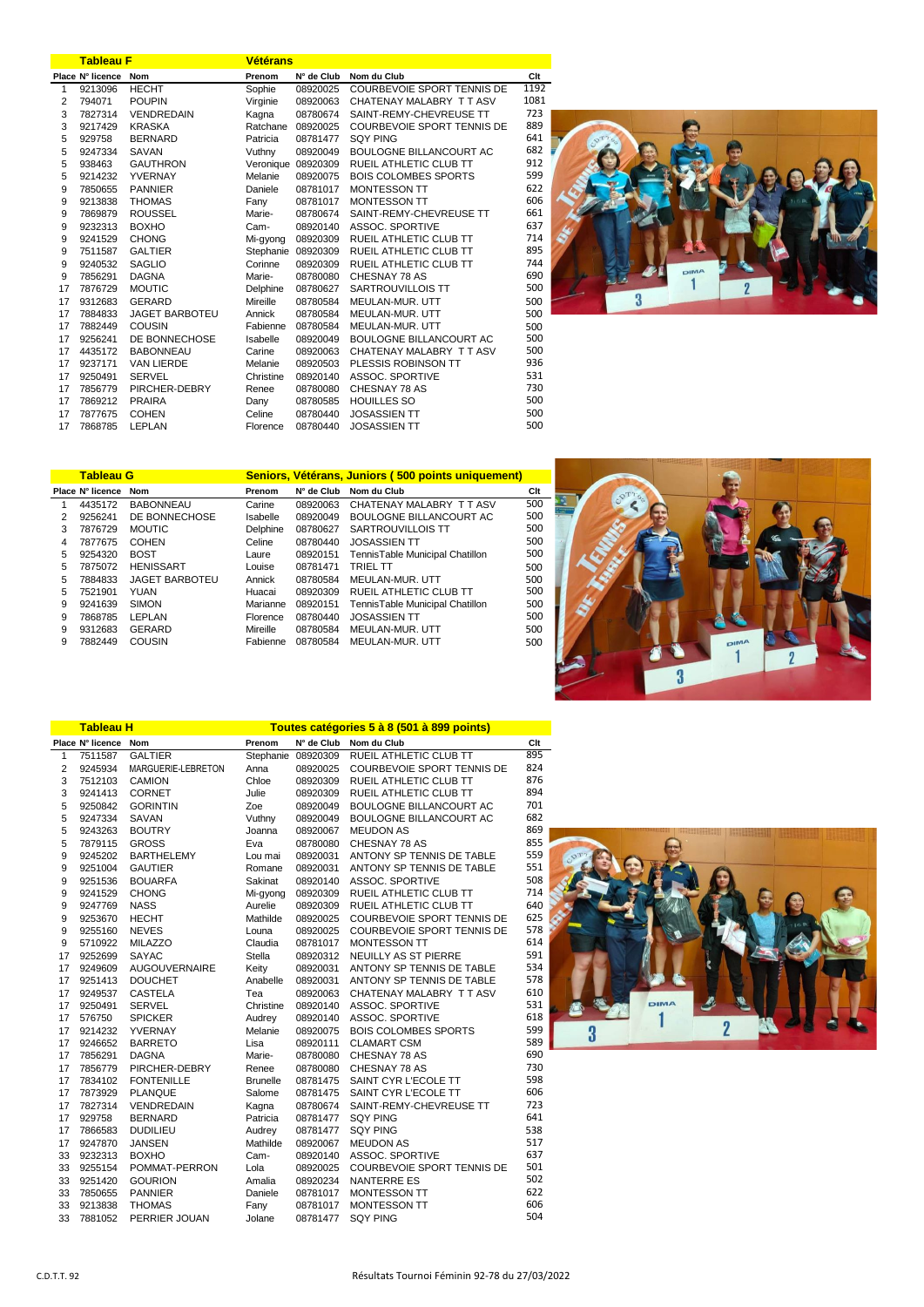|    | <b>Tableau I</b>     |                   | <b>Toutes séries</b> |                     |                               |  |
|----|----------------------|-------------------|----------------------|---------------------|-------------------------------|--|
|    | Place N° licence Nom |                   | Prenom               |                     | N° de Club Nom du Club        |  |
| 1  | 9237658              | <b>FARESCOURT</b> | Sarah                | 08920067            | <b>MEUDON AS</b>              |  |
| 2  | 9256269              | <b>REGRAGUI</b>   | Sofia                | 08920049            | BOULOGNE BILLANCOURT AC       |  |
| 3  | 7862116              | <b>VICAUD</b>     | Estelle              | 08781477            | <b>SQY PING</b>               |  |
| 4  | 7847253              | <b>MERIC</b>      | Marion               | 08920049            | BOULOGNE BILLANCOURT AC       |  |
| 5  | 7516253              | <b>THEPSUWAN</b>  |                      | Kritsornsa 08921458 | LEVALLOIS SPORTING CLUB TT    |  |
| 5  | 9241413              | <b>CORNET</b>     | Julie                | 08920309            | RUEIL ATHLETIC CLUB TT        |  |
| 5  | 9213096              | <b>HECHT</b>      | Sophie               | 08920025            | COURBEVOIE SPORT TENNIS DE    |  |
| 5  | 7861797              | <b>MOINGEON</b>   | Claire               | 08781477            | <b>SQY PING</b>               |  |
| 9  | 9237171              | <b>VAN LIERDE</b> | Melanie              | 08920503            | PLESSIS ROBINSON TT           |  |
| 9  | 576750               | <b>SPICKER</b>    | Audrey               | 08920140            | ASSOC, SPORTIVE               |  |
| 9  | 7512103              | <b>CAMION</b>     | Chloe                | 08920309            | RUEIL ATHLETIC CLUB TT        |  |
| 9  | 938463               | <b>GAUTHRON</b>   |                      | Veronique 08920309  | RUEIL ATHLETIC CLUB TT        |  |
| 9  | 9240532              | <b>SAGLIO</b>     | Corinne              | 08920309            | <b>RUEIL ATHLETIC CLUB TT</b> |  |
| 9  | 9250380              | <b>HOENEN</b>     | Emma                 | 08920075            | <b>BOIS COLOMBES SPORTS</b>   |  |
| 9  | 9217429              | <b>KRASKA</b>     | Ratchane             | 08920025            | COURBEVOIE SPORT TENNIS DE    |  |
| 9  | 5710922              | <b>MILAZZO</b>    | Claudia              | 08781017            | <b>MONTESSON TT</b>           |  |
| 17 | 9251536              | <b>BOUARFA</b>    | Sakinat              | 08920140            | ASSOC, SPORTIVE               |  |
| 17 | 7521901              | <b>YUAN</b>       | Huacai               | 08920309            | RUEIL ATHLETIC CLUB TT        |  |



## Tableau A1 **DOUBLES TOUTES CATEGORIES** (Total des points < ou = 2200 pts)

| N°        | Dos.             | <b>Nom et Prénom</b>                            | <b>Classement</b> | <b>Associations</b>                      |  |
|-----------|------------------|-------------------------------------------------|-------------------|------------------------------------------|--|
| Vainq.    | <b>D113</b>      | <b>CAMION Chloe / GAUTHRON Veronique</b>        | 1788              | <b>RUEIL ATHLETIC / RUEIL ATHLETIC</b>   |  |
| Fina.     | <b>D136</b>      | <b>HECHT Mathilde / MARGUERIE-LEBRETON Anna</b> | 1449              | CSTT92/CSTT92                            |  |
| $1/2F$ .  | <b>D110</b>      | <b>SERVEL Christine / SPICKER Audrey</b>        | 1149              | AS FONTENAY TT / AS FONTENAY TT          |  |
| $1/2F$ .  | <b>D120</b>      | HECHT Sophie / KRASKA Ratchaneewarn             | 2081              | <b>CSTT92/CSTT92</b>                     |  |
| $1/4F$ .  | <b>D105</b>      | <b>MERIC Marion / SAVAN Vuthny</b>              | 1794              | <b>BOULOGNE BILLAN / BOULOGNE BILLAN</b> |  |
| $1/4F$ .  | <b>D109</b>      | <b>BABONNEAU Carine / POUPIN Virginie</b>       | 1581              | <b>CHATENAY ASVTT / CHATENAY ASVTT</b>   |  |
| $1/4F$ .  | <b>D104</b>      | <b>GORINTIN Zoe / REGRAGUI Sofia</b>            | 1629              | <b>BOULOGNE BILLAN / BOULOGNE BILLAN</b> |  |
| $1/4F$ .  | <b>D115</b>      | <b>CORNET Julie / GALTIER Stephanie</b>         |                   | <b>RUEIL ATHLETIC / RUEIL ATHLETIC</b>   |  |
| 1/8F.     | <b>D108</b>      | <b>BARTHELEMY Lou mai / GAUTIER Romane</b>      |                   | <b>ANTONY SPORT TT / ANTONY SPORT TT</b> |  |
| 1/8F.     | <b>D117</b>      | <b>YVERNAY Melanie / HOENEN Emma</b>            |                   | <b>BOIS COLOMBES S / BOIS COLOMBES S</b> |  |
| 1/8F.     | <b>DIII</b>      | <b>BOXHO Cam-Phuong / BOUARFA Sakinat</b>       |                   | AS FONTENAY TT / AS FONTENAY TT          |  |
| 1/8F.     | <b>D107</b>      | <b>BOST Julie / BOST Laure</b>                  | 1048              | TTMC CHATILLON / TTMC CHATILLON          |  |
| 1/8F.     | <b>D102</b>      | <b>SIMON Marianne / VAN LIERDE Melanie</b>      | 1436              | <b>TTMC CHATILLON / PLESSIS ROBINS.</b>  |  |
| 1/8F.     | <b>D116</b>      | <b>NASS Aurelie / BARRETO Lisa</b>              | 1229              | RUEIL ATHLETIC / CLAMART CSM             |  |
| 1/8F.     | <b>D114</b>      | CHONG Mi-gyong / SAGLIO Corinne                 | 1458              | <b>RUEIL ATHLETIC / RUEIL ATHLETIC</b>   |  |
| 1/8F.     | <b>D124</b>      | <b>FONTENILLE Brunelle / PLANQUE Salome</b>     | 1204              | <b>ST CYR L'ECOLE / ST CYR L'ECOLE</b>   |  |
| $1/16F$ . | <b>D121</b>      | <b>GOURION Amalia / RAMOS SORET Mae</b>         | 1002              | <b>NANTERRE ES / NANTERRE ES</b>         |  |
| 1/16F.    | <b>D127</b>      | <b>GERARD Mireille / JAGET BARBOTEU Annick</b>  | 1000              | MEULAN-MUREAUX / MEULAN-MUREAUX          |  |
| 1/16F.    | <b>D128</b>      | <b>DUVIVIER Emma / BEN TEMIME Eya</b>           | 1000              | MEULAN-MUREAUX / MEULAN-MUREAUX          |  |
| 1/16F.    | D <sub>122</sub> | <b>COHEN Celine / LEPLAN Florence</b>           | 1000              | <b>JOSASSIEN TT / JOSASSIEN TT</b>       |  |
| 1/16F.    | <b>D126</b>      | <b>HENISSART Louise / COUSIN Fabienne</b>       | 1000              | TRIEL TT / MEULAN-MUREAUX                |  |

Tableau A2

## DOUBLES POUSSINES BENJAMINES MINIMES (Total des points < ou = 1300 pts)

| $N^{\circ}$ | Dos.        | Nom et Prénom                           | <b>Classement</b> | Associations                             |
|-------------|-------------|-----------------------------------------|-------------------|------------------------------------------|
| Vainq.      | D133        | NEVES Louna / POMMAT-PERRON Lola        | 1079              | CSTT92 / CSTT92                          |
| Fina.       | D130        | AUGOUVERNAIRE Keity / DOUCHET Anabelle  | 1112              | ANTONY SPORT TT / ANTONY SPORT TT        |
| $1/2F$ .    | D132        | FOURMAUX Enora / GAGNIER Ludivine       | 1000              | PLESSIS ROBINS. / PLESSIS ROBINS.        |
| $1/2F$ .    | <b>D131</b> | MARMOUX Anna / CHATOT Victoire          | 1000              | <b>BOULOGNE BILLAN / BOULOGNE BILLAN</b> |
| $1/4F$ .    | D129        | FERREIRA Julia / NOEL DE TILLY Mathilde | 1000              | TTMC CHATILLON / TTMC CHATILLON          |



Tableau A1



**Tableau A2**